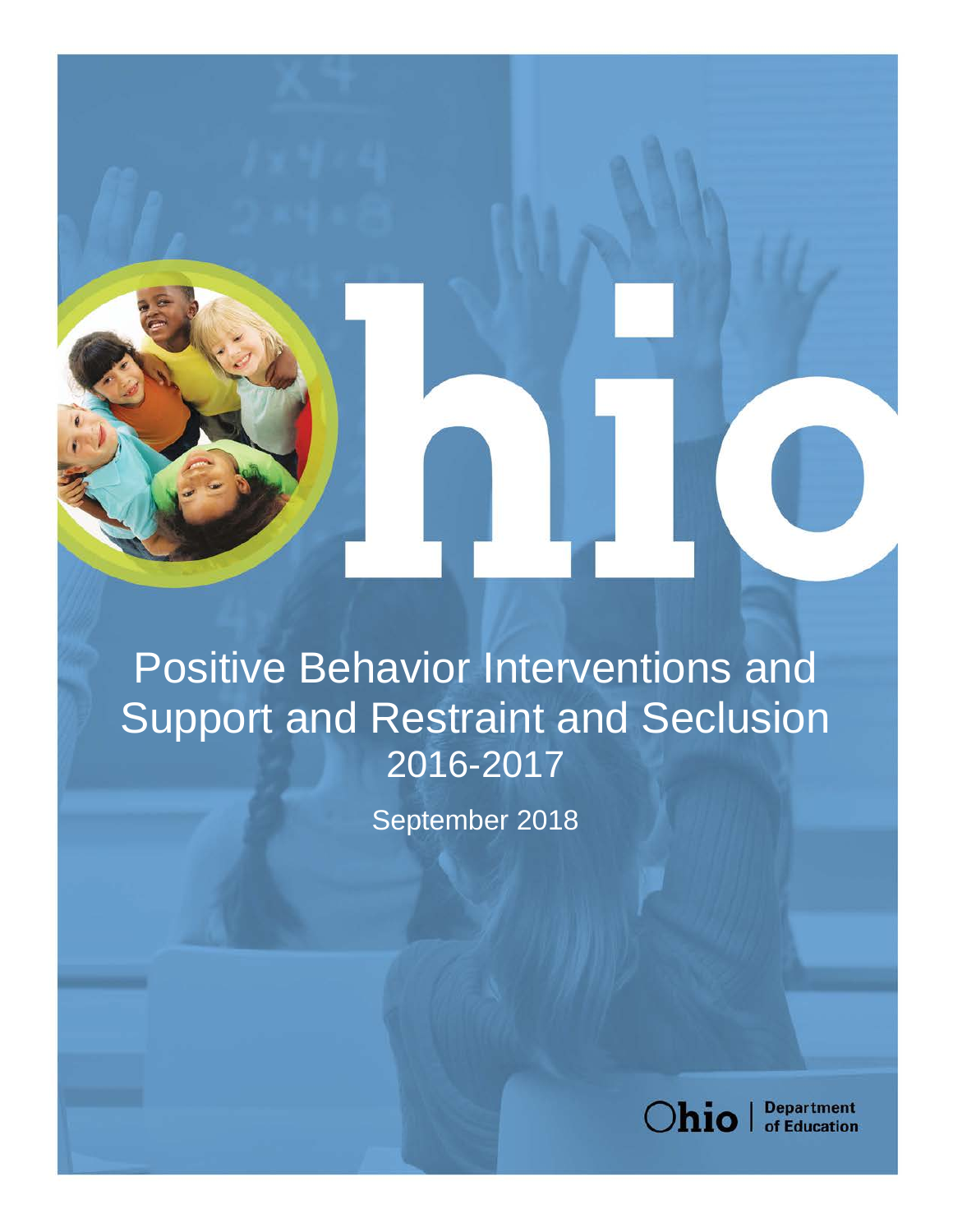#### **Acknowledgements**

#### **OHIO DEPARTMENT OF EDUCATION STAFF**

Paolo DeMaria, Superintendent of Public Instruction Stephanie K. Siddens, Ph.D., Senior Executive Director, Center for Curriculum and Assessment Kim Monachino, Ed. D., Director, Office for Exceptional Children Monica Drvota, Assistant Director, Dispute Resolution, Office for Exceptional Children

Jody Beall, Education Program Specialist, Resource Management, Office for Exceptional Children Ludia Dorelien, Program Administrator, Office for Exceptional Children M. Abigail Miller, Esq., Staff Attorney, Office of Professional Conduct Ashley K. Hall, Ph.D., Social Science Research Specialist, Office for Exceptional Children Emily Jordan, Education Program Specialist, Diverse Learners, Office for Exceptional Children Heidi Kleinman, Complaint Coordinator, Office for Exceptional Children Joseph Kujkowski, Education Program Specialist, Monitoring and Support, Office for Exceptional Children Matthew Loesch, Social Science Research Specialist, Office for Exceptional Children Michael Petrasek, Ed. D., Program Specialist for School Psychology and Behavioral Supports, Diverse Learners, Office for Exceptional Children

Adam Sandhoff, Education Program Specialist, Urban Support Office for Exceptional Children Shauna Schramke, Education Program Specialist, Monitoring and Support, Office for Exceptional Children Tracy Schurch-Thomas, LISW-S, Education Program Specialist, Office for Exceptional Children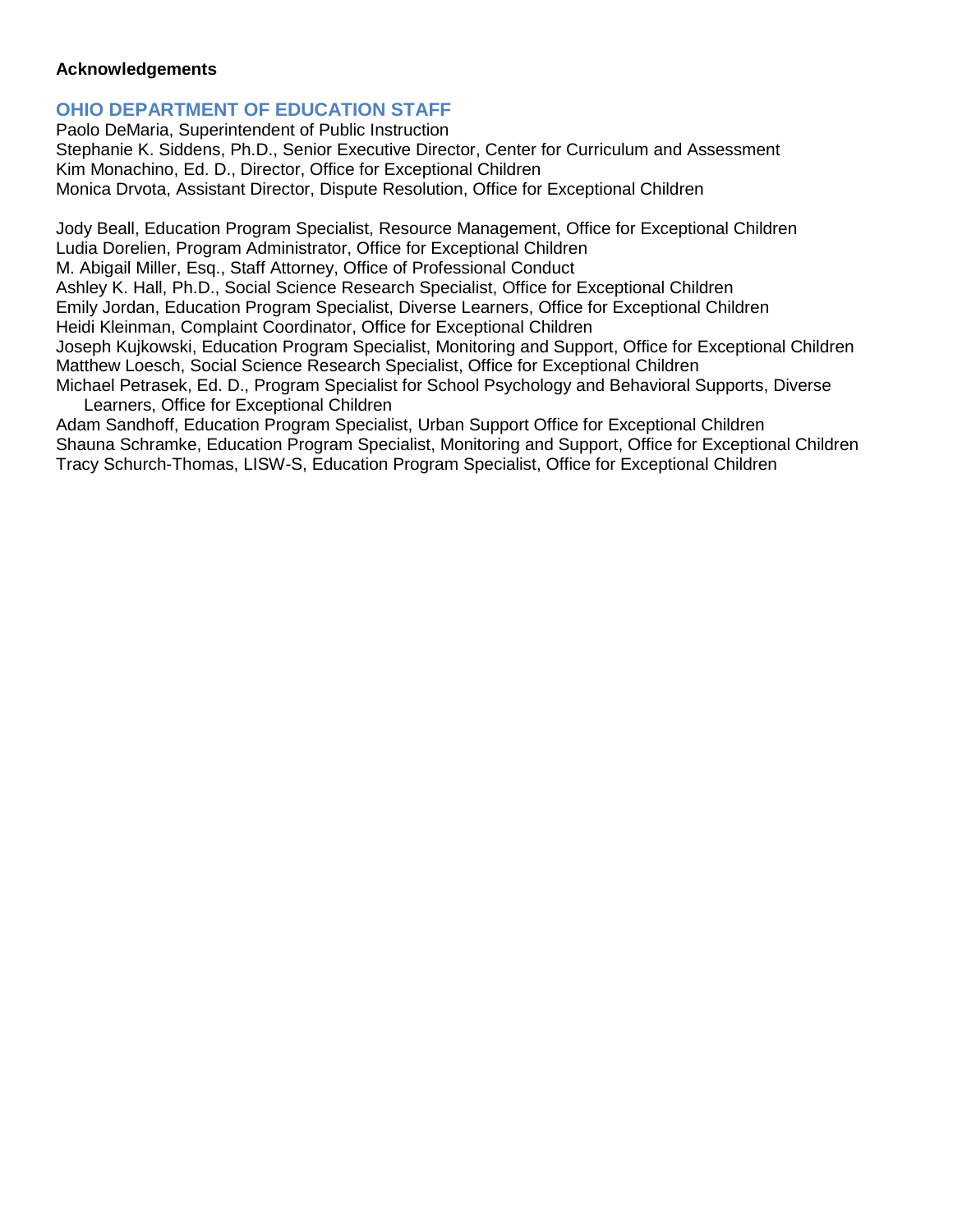$\overline{a}$ 

# **Positive Behavior Interventions and Support and Restraint and Seclusion**

## **HISTORY OF RESTRAINT AND SECLUSION INCIDENT REPORTING**

In 2009, Ohio's governor issued an executive order<sup>[1](#page-2-0)</sup> establishing a statewide policy that prohibited the use of prone restraint and established limitations for the use of transitional hold and other types of physical restraint. The executive order also required state agencies to collaboratively create a state policy addressing restraint and seclusion, as well as individual agency policies. The Ohio Department of Education organized a stakeholder group comprised of educators, parents, higher education, and state and community agencies to work with the Department in the creation of the policy and rule.

In May of 2012, the U.S. Department of Education released a restraint and seclusion [resource document.](https://www2.ed.gov/policy/seclusion/restraints-and-seclusion-resources.pdf) Ohio's policy and rule are, in part, based on the following 15 principles offered in the U.S. Department of Education resource document.

## **Table 1. Fifteen-principle framework for restraint and seclusion state policies.**

- **1** Every effort should be made to prevent the need for the use of restraint and for the use of seclusion.
- **2** Schools should never use mechanical restraints to restrict a child's freedom of movement, and schools should never use a drug or medication to control behavior or restrict freedom of movement (except as authorized by a licensed physician or other qualified health professional).
- **3** Physical restraint or seclusion should not be used except in situations where the child's behavior poses imminent danger of serious physical harm to self or others and other interventions are ineffective and should be discontinued as soon as imminent danger of serious physical harm to self or others has dissipated.
- **4** Policies restricting the use of restraint and seclusion should apply to all children, not just children with disabilities.
- **5** Any behavioral intervention must be consistent with the child's rights to be treated with dignity and to be free from abuse.
- **6** Restraint or seclusion should never be used as punishment or discipline (e.g., placing in seclusion for out-of-seat behavior), as a means of coercion or retaliation, or as a convenience.
- **7** Restraint or seclusion should never be used in a manner that restricts a child's breathing or harms the child.
- **8** The use of restraint or seclusion, particularly when there is repeated use for an individual child, multiple uses within the same classroom, or multiple uses by the same individual, should trigger a review and, if appropriate, revision of strategies currently in place to address dangerous behavior; if positive behavioral strategies are not in place, staff should consider developing them.
- **9** Behavioral strategies to address dangerous behavior that results in the use of restraint or seclusion should address the underlying cause or purpose of the dangerous behavior.

<span id="page-2-0"></span><sup>1</sup> Executive Order 2009-13S, *Establishing Restraint Policies Including a Ban on Prone Restraints*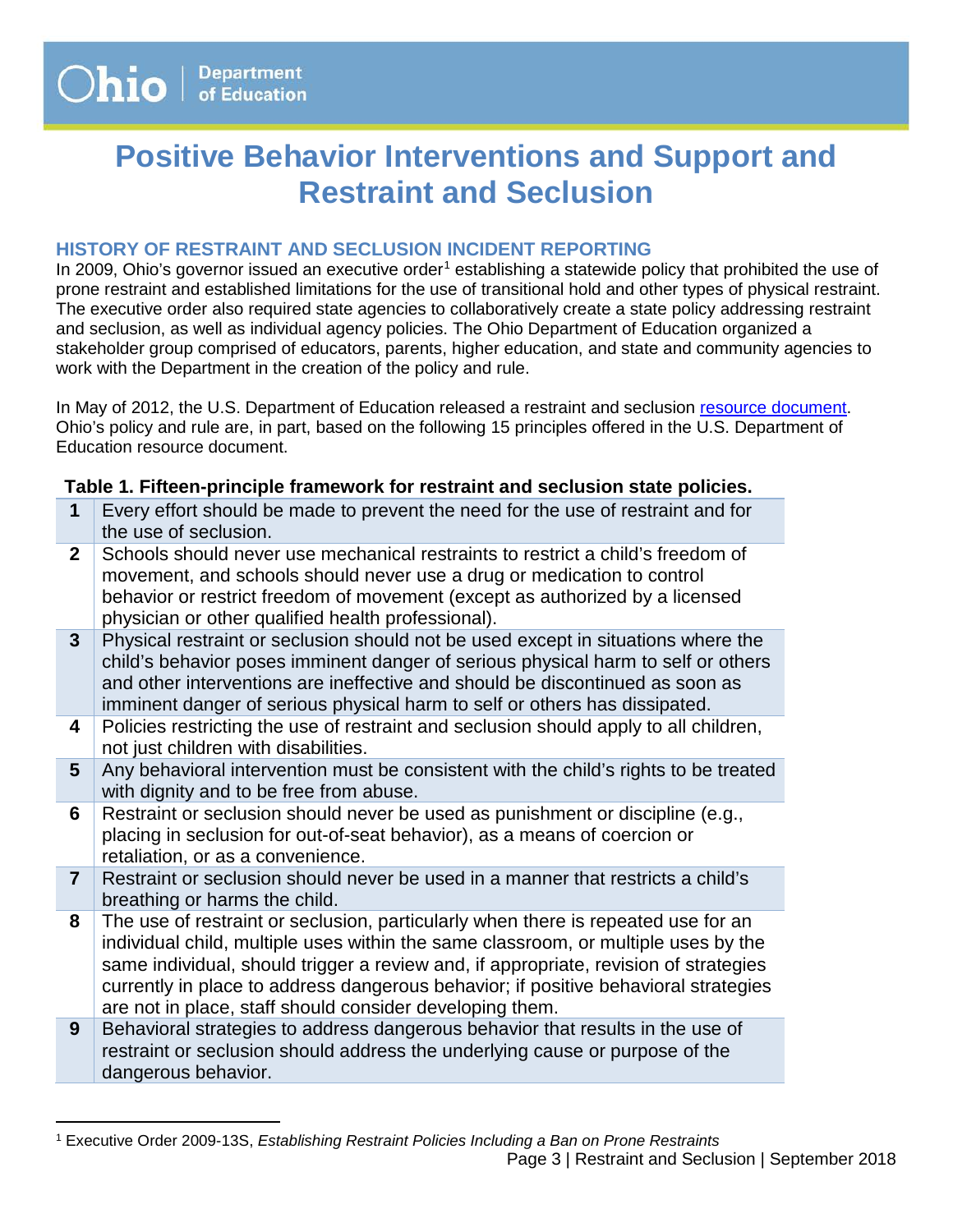- **10** Teachers and other personnel should be trained regularly on the appropriate use of effective alternatives to physical restraint and seclusion, such as positive behavioral interventions and supports and, only for cases involving imminent danger of serious physical harm, on the safe use of physical restraint and seclusion.
- **11** Every instance in which restraint or seclusion is used should be carefully and continuously and visually monitored to ensure the appropriateness of its use and safety of the child, other children, teachers, and other personnel.
- 12 Parents should be informed of the policies on restraint and seclusion at their child's school or other educational setting, as well as applicable Federal, State, or local laws.
- **13** Parents should be notified as soon as possible following each instance in which restraint or seclusion is used with their child.
- **14** Policies regarding the use of restraint and seclusion should be reviewed regularly and updated as appropriate.
- **15** Policies regarding the use of restraint and seclusion should provide that each incident involving the use of restraint or seclusion should be documented in writing and provide for the collection of specific data that would enable teachers, staff, and other personnel to understand and implement the preceding principles.

Equipped with information from the stakeholder group and guidance from the U.S. Department of Education, the State Board of Education approved the [Policy on Positive Behavior Interventions and Support](http://education.ohio.gov/getattachment/Topics/Other-Resources/School-Safety/Building-Better-Learning-Environments/Policy-Positive-Behavior-Interventions-and-Support/Ohio-Department-of-Education-Policy-on-Positive-Behavior-Interventions.pdf.aspx) and [Restraint and Seclusion](http://education.ohio.gov/getattachment/Topics/Other-Resources/School-Safety/Building-Better-Learning-Environments/Policy-Positive-Behavior-Interventions-and-Support/Ohio-Department-of-Education-Policy-on-Positive-Behavior-Interventions.pdf.aspx) in January 2013. The related [administrative rule](http://codes.ohio.gov/oac/3301-35-15)<sup>[2](#page-3-0)</sup> was adopted later that year. The policy and rule apply to all school districts in Ohio and went into effect the beginning of the 2013-2014 school year.

While the Department provides a [model policy](http://education.ohio.gov/Topics/Other-Resources/School-Safety/Building-Better-Learning-Environments/Policy-Positive-Behavior-Interventions-and-Support) for districts, Ohio is a local control state in education; thus, each locally elected school board of education (not the Department of Education) has the authority to determine policy and establish procedures for many areas in accordance with Ohio school law. The Department's policy serves as guidance, but each school district must develop, publish, implement and monitor its own policy on the use of restraint and seclusion. The policy and rules require school districts to annually report information regarding its use of restraint and seclusion to the Department.

# **RESTRAINT AND SECLUSION INCIDENT REPORTING**

In previous years, the Department utilized an online survey platform for restraint and seclusion incident reporting, which had many limitations (for example, limited technical capabilities for responses) and restricted the analyses that could be conducted as a result. The Department began using a more robust data collection tool for this year's incident reporting, allowing the Department to collect restraint and seclusion data at the building level for the first time since the beginning of incident reporting in 2014. Data collection is more accurate at the building level compared to the district level, given a building staff's familiarity with its student data. However, more accurate and complete reporting lends itself to a perceived increase in restraint and seclusion incidents.

Collecting building-level data also allows the Department to provide more targeted support. Data collected from individual buildings allows for the Department to provide follow up and technical assistance in the following areas:

- Ensure all districts have adopted policies for restraint and seclusion for the current school year;
- Specific school buildings and districts are provided support around positive behavioral interventions and are invited to the Annual PBIS Showcase; and
- In-person trainings are provided to school buildings that are in the first stage of PBIS (Exploration and Adoption) for more than 12 months.

<span id="page-3-0"></span> <sup>2</sup> R.C. 3301-35-15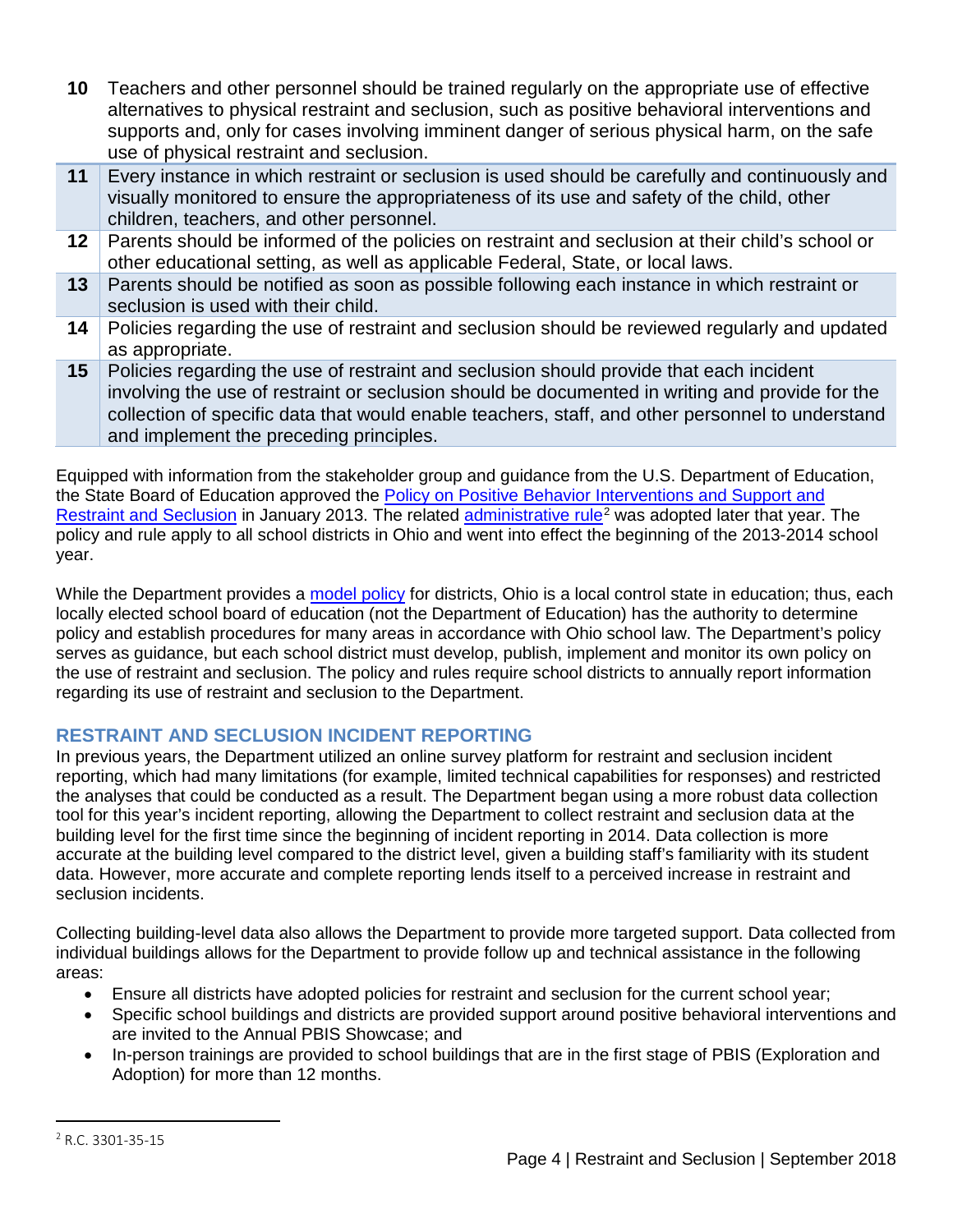The Department expects that other areas of needed support and technical assistance will be identified through continued follow up with both responding and non-responding districts and buildings.

#### Response Rate

 $\overline{a}$ 

Of the 1,062 districts in Ohio, 949 submitted a complete survey by the initial deadline, and the Department's follow-up initiatives brought that number to 1,003. The Department was diligent in engaging non-responding districts via individualized phone calls and emails to promote compliance with the state policy and rule. These initiatives raised the response rate from 89 percent to 94 percent, the highest response rate achieved since the beginning of restraint and seclusion incident reporting (see Figure 1). The data in this report reflects only those districts that submitted complete reports prior to the initial deadline. All analyses herein include all responding districts unless otherwise noted.

Fifty (1.5 percent) of the responding buildings are separate facilities serving students with disabilities from the regular education environment whose nature or severity of their disabilities is such that education in regular classes with the use of supplementary aids and services cannot be achieved satisfactorily.<sup>[3](#page-4-0)</sup> These 50 schools will be identified as "separate facilities" within these analyses.

Figure 1. Restraint and seclusion incident reporting survey response rate.



Of the 1,003 total responding districts, 58 percent are public districts, 32 percent are community schools, 5 percent are educational service centers (ESC), and 5 percent are joint vocational school districts (JVSD). Figure 2 displays the division of responding districts by typology.

<span id="page-4-0"></span>Page 5 | Restraint and Seclusion | September 2018 <sup>3</sup> Individuals with Disabilities Education Act (IDEA) 34 C.F.R. 300.114 [LRE requirements]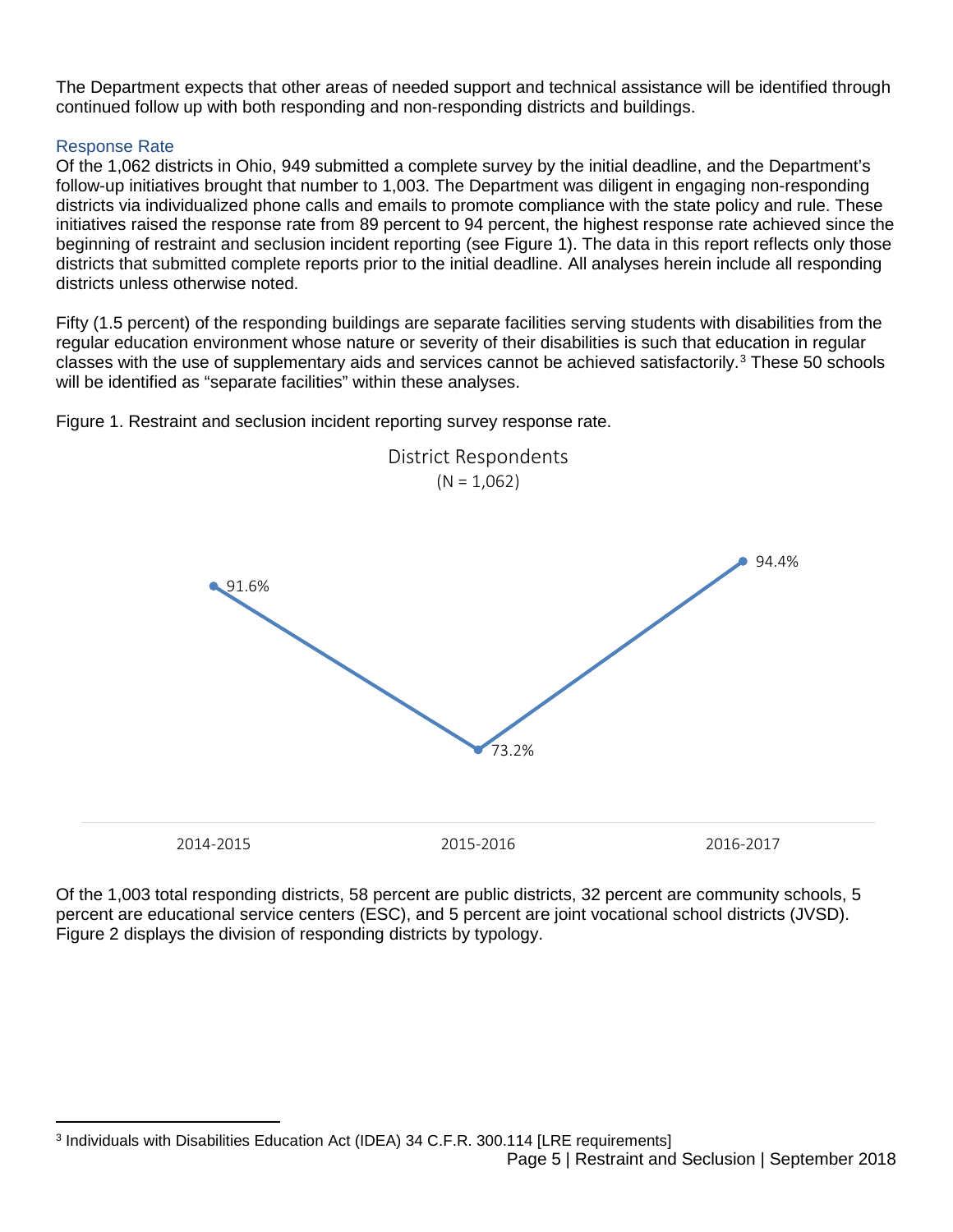Figure 2. Percentage of responding districts in each typology.



Figure 3 displays the responding districts within each typology over the last three years of restraint and seclusion incident reporting. There has been an increase in the percentage of district responses within each district typology.

Figure 3. Percentage of responding districts within each typology.



## Survey Respondents within District Typology

2014-2015 2015-2016 2016-2017

\*ESCs and JVSDs did not respond to last year's survey as there was confusion regarding how they report and to whom. The Department has since provided more clarity and direct assistance, in addition to more diligence in following up with non-responding districts.

Ohio had 1,674,341 students in the 2016-2017 school year, of which 244,777 (14.6 percent) were students with disabilities. Figure 4 displays the student population. The enrollment of the responding districts is comparable, with 233,868 (15 percent) students with disabilities represented.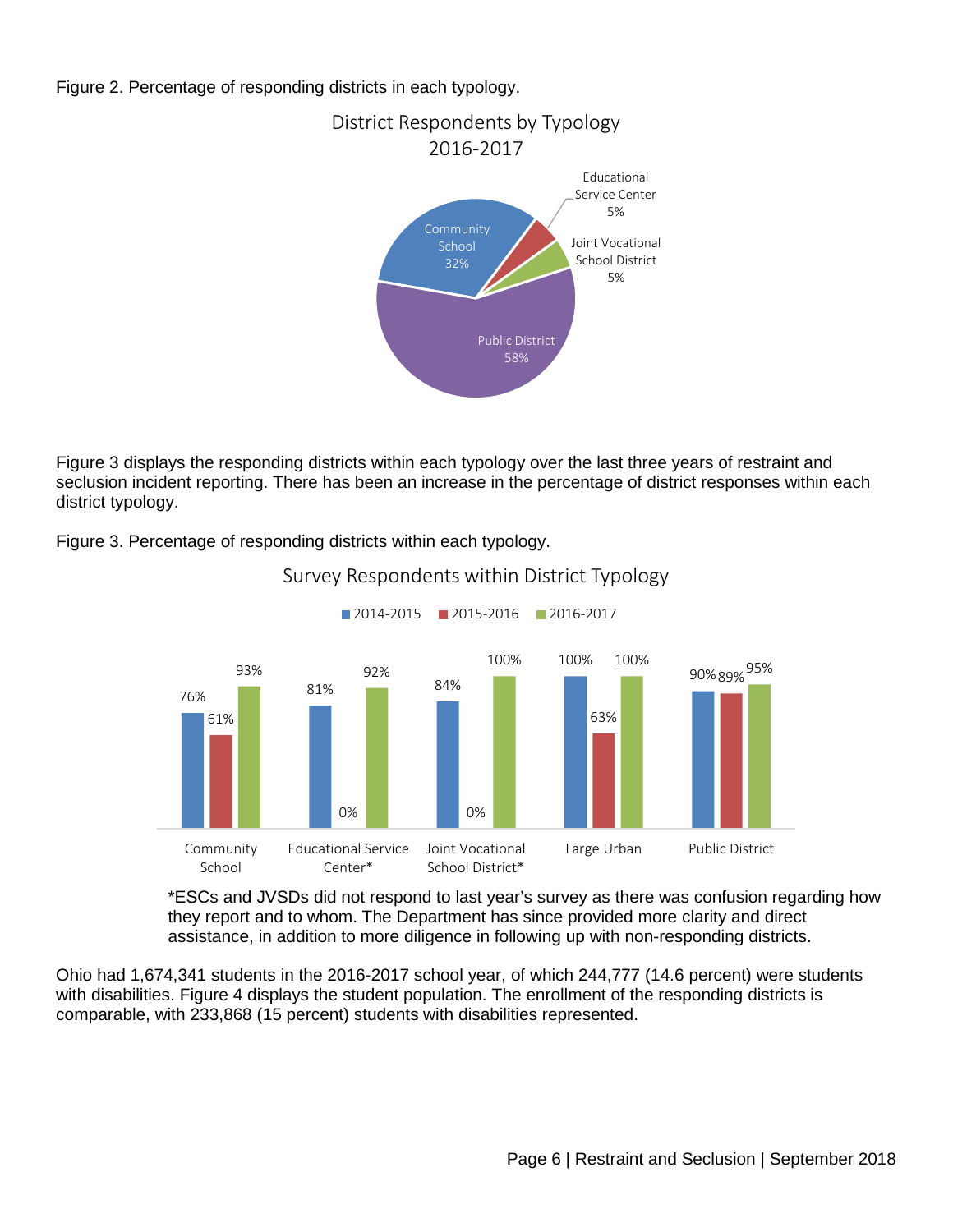Figure 4. Ohio's enrollment by student population in the 2016-2017 school year.



In addition to the increase in district responses, this year, the Department has seen an increase in the percentage of districts whose school boards have adopted written policies and procedures regarding the use of restraint and seclusion (see Figure 5). Seven districts reported not yet having adopted policies and procedures.

Figure 5. Percentage of responding districts whose school boards have adopted written policies and procedures regarding the use of restraint and seclusion.



#### Restraint Incidents

The definition of physical restraint<sup>[4](#page-6-0)</sup> is the use of physical contact that immobilizes or reduces the ability of a student to move his or her arms, legs, body or head freely. The term does not include a physical escort, mechanical restraint or chemical restraint. The physical restraint does not include brief, but necessary contact for the following or similar purposes to:

- Break up a fight;
- Knock a weapon away from a student's possession;
- Calm or comfort:
- Assist a student in completing a task/response if the student does not resist the contact; or

<span id="page-6-0"></span> <sup>4</sup> Ohio Department of Education (2013). *Policy on Positive Behavior Interventions and Support, and Restraint and Seclusion.*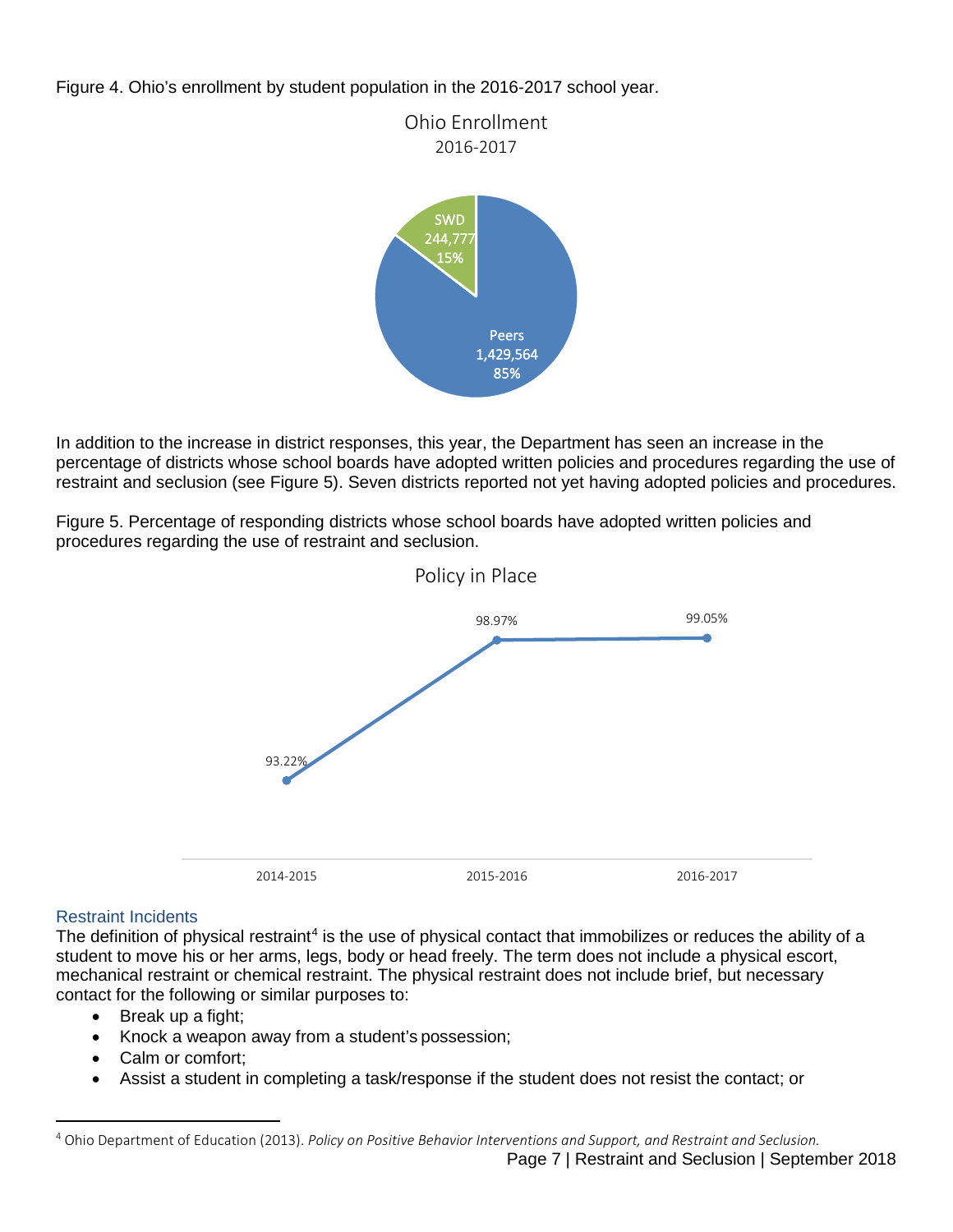• Prevent an impulsive behavior that threatens the student's immediate safety (for example, running in front of a car).

The use of physical restraint must be used as a last resort and only when there is an immediate risk of physical harm to the student or others and no other safe or effective intervention is possible.

The following guidance regarding restraint was provided to buildings to aid in reporting incidents:

A series of disruptive student actions involving agitation, behavior leading to restraint, seclusion, or a combination of restraint and seclusion should be considered one reported incident. For example, a student restrained two times during an incident because the student was not fully calm at the time of attempted release would be counted as one report. A one-hour period during which the student has returned to calm/typical functioning for the student, followed by the student becoming newly agitated and requiring restraint, seclusion, or a combination of restraint and seclusion would then generate a new (additional) reported incident.

Buildings self-reported 5,377 total restraints in the 2016-2017 school year, less than one percent of the total enrollment for responding districts. Of the students who were restrained, 2,036 (38 percent) were students with disabilities (1.4 percent of responding buildings' population of students with disabilities). Figure 6 displays restraint incidents as a percentage of total enrollment in separate facilities compared to all other schools.

Figure 6. Restraint incidents as a percentage of total enrollment in separate facilities compared to all other schools.



Restraints as a Percentage of Total Enrollment

Thirty-eight percent of students who were restrained had multiple incidents of restraint, compared to 48 percent in separate facilities. Overall, 2 percent of restraints led to student injury and 12 percent to staff injury (15 percent in separate facilities). It is noteworthy that 2 percent of restraints led to student injury in separate facilities as well, despite the higher rate of restraints in these buildings.

Following restraint incidents, 48 percent of students who were restrained had a Functional Behavioral Assessment conducted or reviewed; likewise, 52 percent of students who were restrained had a Behavior Intervention Plan developed or reviewed. Twenty-three percent of students who were restrained were suspended because of the behavior that led to the restraint (18 percent in separate facilities), while fewer than 1 percent of students who were restrained were expelled (0 students in separate facilities were expelled).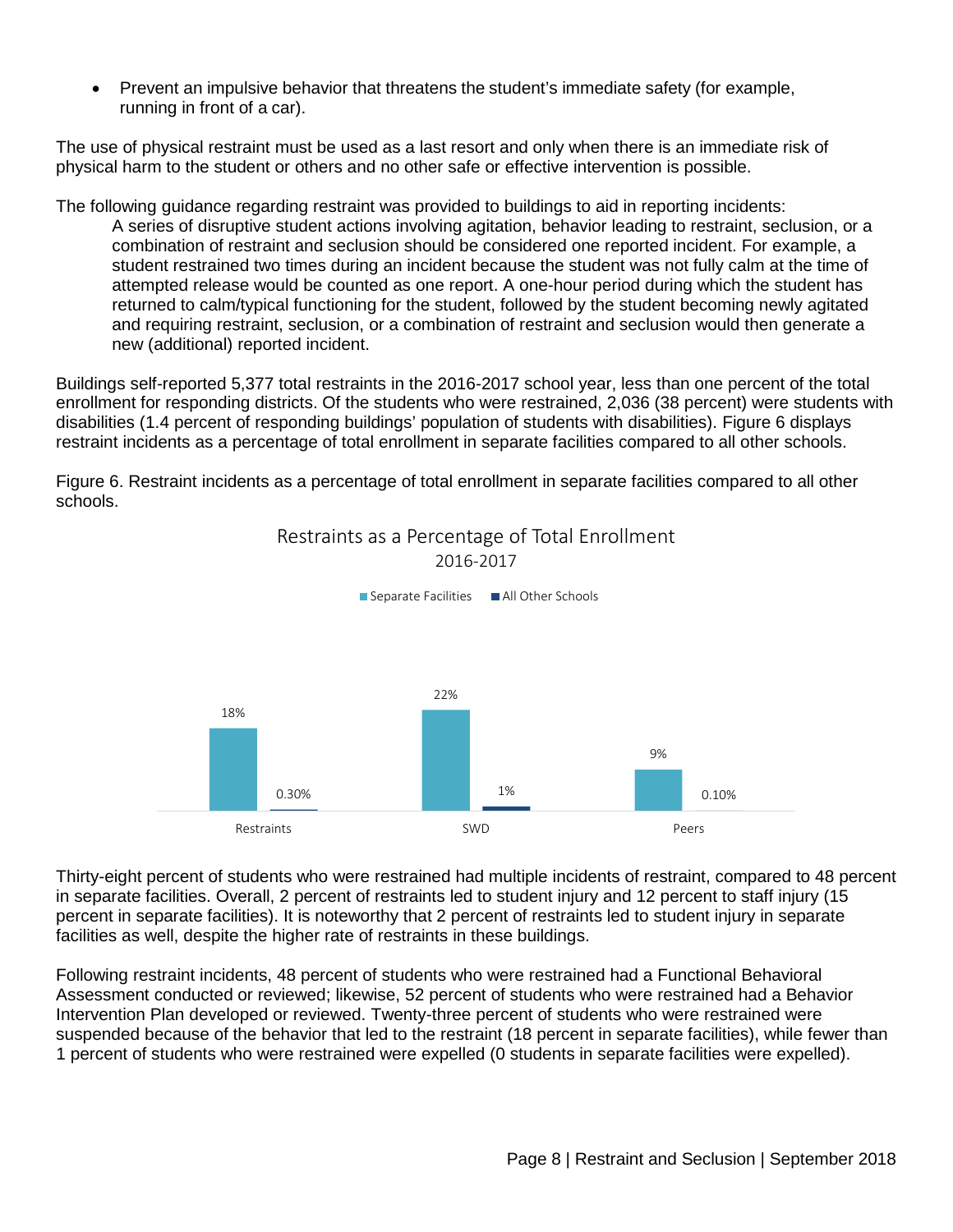#### Seclusion Incidents

 $\overline{a}$ 

Seclusion<sup>[5](#page-8-0)</sup> is defined as the involuntary isolation of a student in a room, enclosure or space from which the student is prevented from leaving by physical restraint or by a closed door or other physical barrier.

The following guidance regarding seclusion was provided to buildings to aid in reporting incidents: Seclusion does not include incidents when the student voluntarily moves to a separate location to calm down or reduce sensory overload as part of a behavior plan or de-escalation plan.

Buildings self-reported 1,972 total seclusions in the 2016-2017 school year, less than 1 percent of the total enrollment for responding districts. Of the students who were secluded, 1,371 (70 percent) were students with disabilities (<1 percent of responding buildings' population of students with disabilities).

Forty-eight percent of students who were secluded had multiple incidents of seclusion, compared to 45 percent in separate facilities. Overall, 2 percent of seclusions led to student injury and 8 percent to staff injury (≤1 percent of seclusion incidents resulted in staff or student injury in separate facilities). Figure 7 displays seclusion incidents as a percentage of total enrollment in separate facilities compared to all other schools. Separate facilities use seclusion at a much higher rate than traditional schools.

Figure 7. Restraint incidents as a percentage of total enrollment in behavioral schools compared to all other schools.



Following seclusion incidents, 49 percent of students who were secluded had a Functional Behavioral Assessment conducted or reviewed; likewise, 54 percent of students who were secluded had a Behavior Intervention Plan developed or reviewed. Nineteen percent of students who were secluded were suspended because of the behavior that led to the seclusion (7 percent in separate facilities), while fewer than 1 percent of students who were secluded were expelled (0 students in separate facilities were expelled).

#### Upcoming Changes to Restraint and Seclusion Incident Reporting

The Department continues its efforts to improve data quality. In doing so, many changes are planned for the next reporting year and those that follow. Some of these changes include:

• Starting next year, the previous year's data will be pre-populated for districts, allowing individual buildings to reflect on the previous school year in terms of PBIS implementation, crisis and deescalation training, and incidents of restraint and seclusion. The population of the previous school year's data will aid buildings in a more thorough self-assessment.

<span id="page-8-0"></span><sup>5</sup> Ohio Department of Education (2013). *Policy on Positive Behavior Interventions and Support and Restraint and Seclusion*.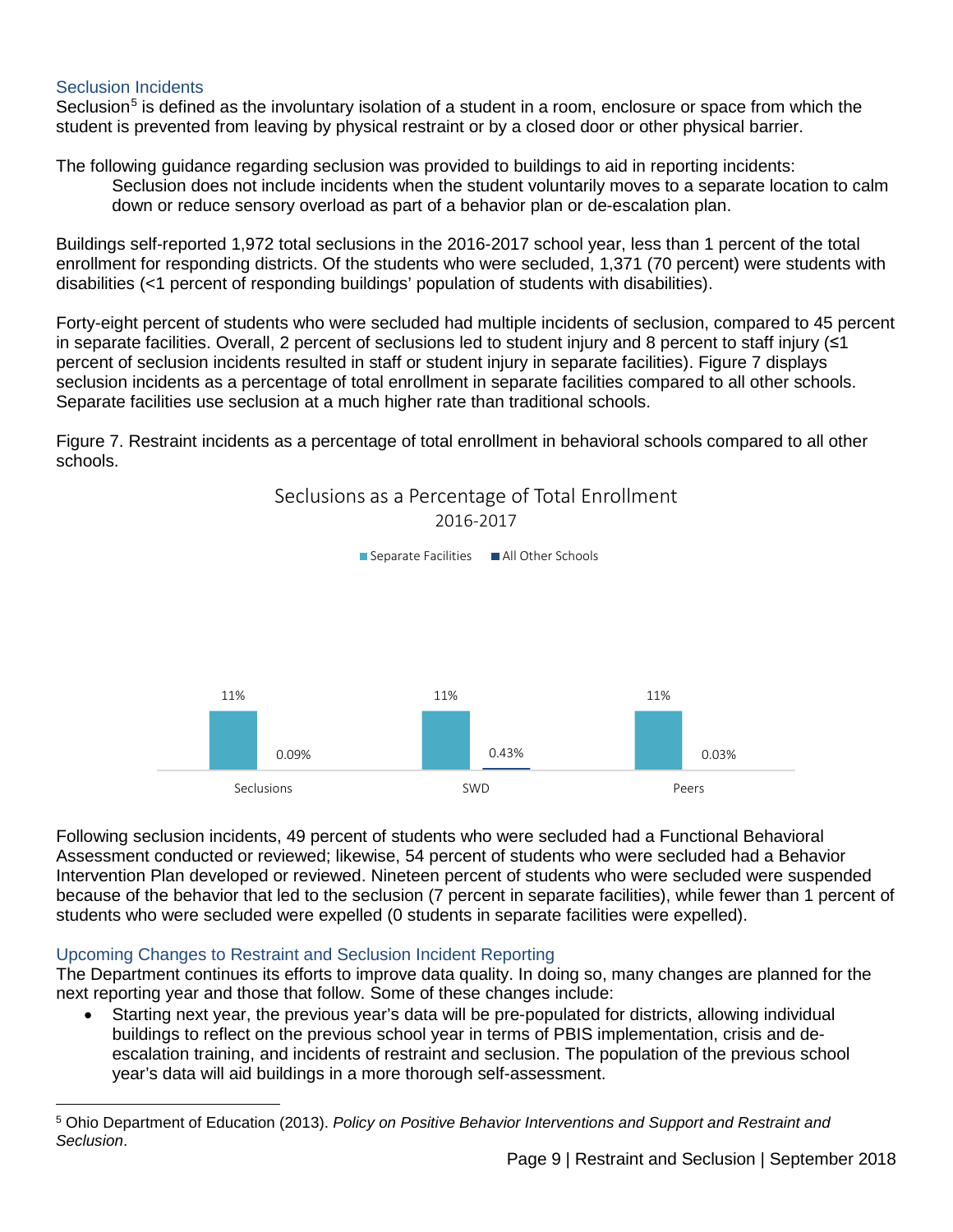- Buildings will be randomly assigned to a self-review every three years, consisting of guiding questions that assist the building in identifying root causes and prioritizing areas of concern to ensure appropriate use of restraint and seclusion in the district.
- The Department will develop a pre-recorded webinar to guide districts through the purpose and process of restraint and seclusion incident reporting and to address frequently asked questions.

The goal of the Department is to increase data reporting and accuracy, as well as the understanding and implementation of policies and procedures, while providing technical assistance and support and reducing the need for restraint and seclusion statewide.

#### **SCHOOL CLIMATE AND STUDENT SUPPORTS**

The goal of the state policy is to promote the use of non-aversive, effective behavioral systems to create learning environments that promote the use of evidence-based interventions, thereby enhancing academic and social behavioral outcomes for students. The Department is supporting the implementation of Positive Behavioral Interventions and Supports (PBIS) as the framework for improvement of school climate and for reducing the use of aversive behavioral interventions that compromise student health and safety.

#### Positive Behavioral Intervention and Supports

 $\overline{a}$ 

Ohio's rules and policy endorse [Positive Behavioral Interventions and Supports \(PBIS\)](http://education.ohio.gov/Topics/Other-Resources/School-Safety/Building-Better-Learning-Environments/PBIS-Resources) as a framework for Ohio schools to reduce incidents of restraint and seclusion. PBIS is a behavioral multi-tier system of supports that utilizes instructional practices to teach students what behaviors are expected in the various school settings throughout the school day. A well-implemented PBIS framework provides instructional supports to all students, provides additional small-group interventions for some students and, when needed, provides behavioral planning for individual students. PBIS involves all school staff and requires consistency among adults as to what is expected of students and well-organized practices to recognize students' positive behaviors. When properly implemented, PBIS has been shown to reduce discipline problems and improve overall school climate.

The national Technical Assistance Center on Positive Behavioral Interventions and Supports identifies five sequential phases building leadership teams go through to plan and implement PBIS with fidelity.<sup>[6](#page-9-0)</sup> The phases are defined below:

- 1) Exploration and Adoption Researching PBIS, exploring readiness and securing staff and administration agreement to implement the PBIS.
- 2) Installation Creating the PBIS team, completing PBIS team training, and establishing initial systems, data decisions, policies and practices that will be required to implement PBIS.
- 3) Initial Implementation Rolling out and implementing PBIS schoolwide with a focus on Tier I supports.
- 4) Full Implementation Implementing PBIS with all systemic components and a range of interventions (Tier I, II, and III supports).
- 5) Innovation and Sustainability Routinely checking fidelity and outcomes of implementation using national assessments and revising and updating practices and systems as needed.

Districts self-reported which phase of PBIS they are currently implementing. Figure 8 shows the percentage of responding districts in each phase of PBIS implementation and Figure 9 shows the percentage of behavioral schools as reported in each phase.

<span id="page-9-0"></span><sup>6</sup> Lewis, T.J., Barrett, S., Sugai, G., & Horner, R. H., Mitchell, B.S., & Starkey, D. (2016). Training and professional development blueprint for positive behavioral interventions and supports. Eugene, OR: National Technical Assistance Center on Positive Behavior Interventions and Support. Retrieved fro[m www.pbis.org.](http://www.pbis.org/) For assistance with implementing PBIS in your district/building, please contact the State Support Team located in your district's region.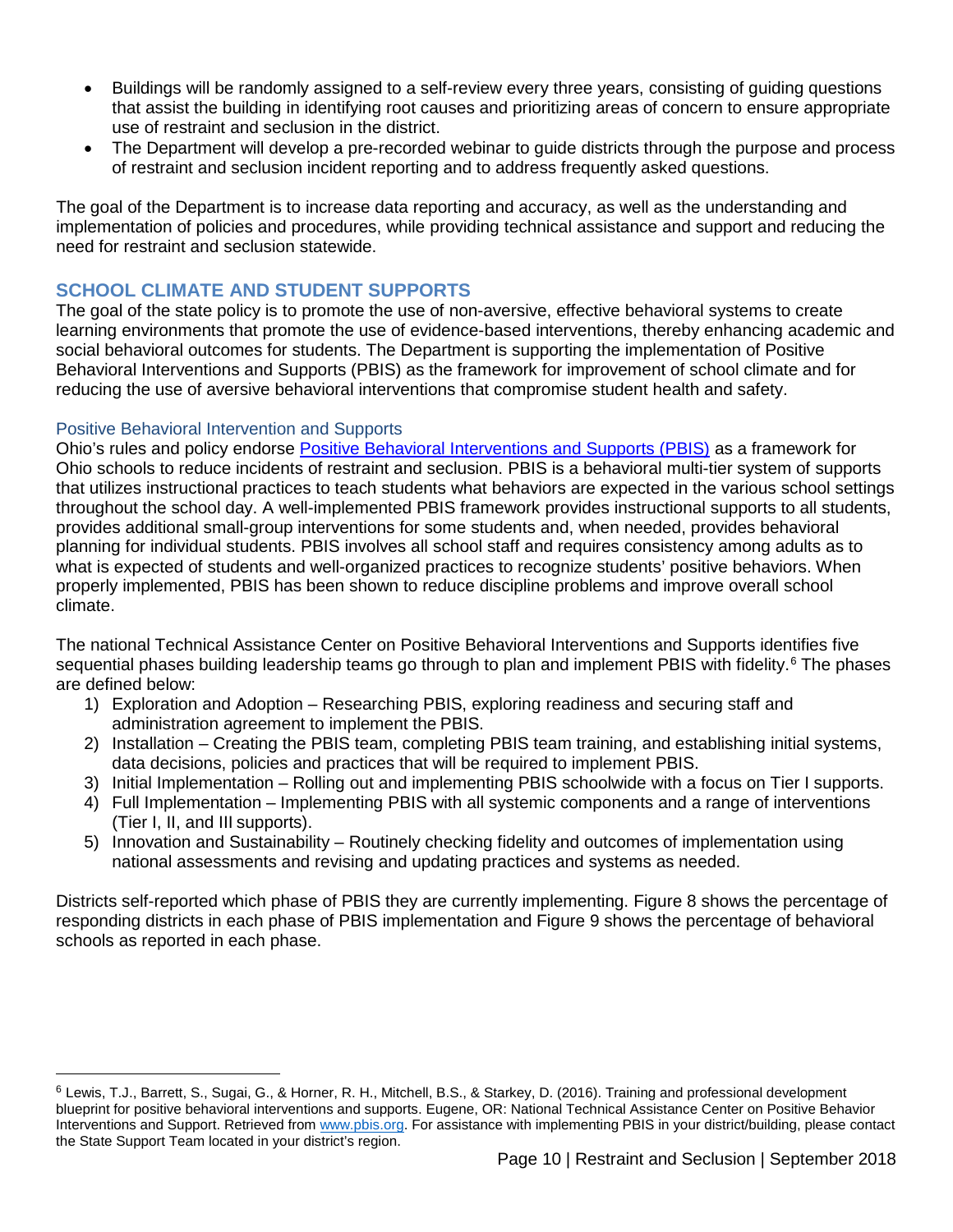#### Figure 8. Percentage of responding districts in each phase of PBIS implementation.

Phases of PBIS Implementation 2016-2017

19% 13% 26% 36% 5% Phase 1: Exploration and Adoption-exploring readiness, securing agreement to implement Phase 2: Installation-creating team, completing training, establishing systems & policies Phase 3: Initial Implementation-rolling out & implementing school-wide (focus on Tier 1) Phase 4: Full Implementation-implementing with interventions (all tiers) Phase 5: Innovation and Sustainability-routine fidelity checks, assessments, & revisions

Figure 9. Percentage of behavioral schools and non-behavioral schools (self-reported) in each phase of PBIS implementation.



Training of PBIS has primarily been provided by the 16 state support teams (SST). PBIS training is a multisession, team-based process with follow-up coaching support. To properly implement PBIS data, systems and practices requires a multi-year commitment from a participating school. Schools that implement PBIS with a high degree of consistency and fidelity are eligible to be recognized as a PBIS award school (gold, silver or bronze levels).

An annual, two-day [Ohio PBIS Showcase](http://education.ohio.gov/Topics/Other-Resources/School-Safety/Building-Better-Learning-Environments/PBIS-Resources/Ohio-PBIS-Showcase) provides an opportunity for attendees to acquire firsthand knowledge on PBIS implementation from high-quality Ohio PBIS schools. The showcase features award-winning and highquality PBIS programs sharing their knowledge and experiences in implementing and scaling up their PBIS efforts, including training on PBIS coaching strategies and poster presentations from quality PBIS schools sharing real-life experiences and resources.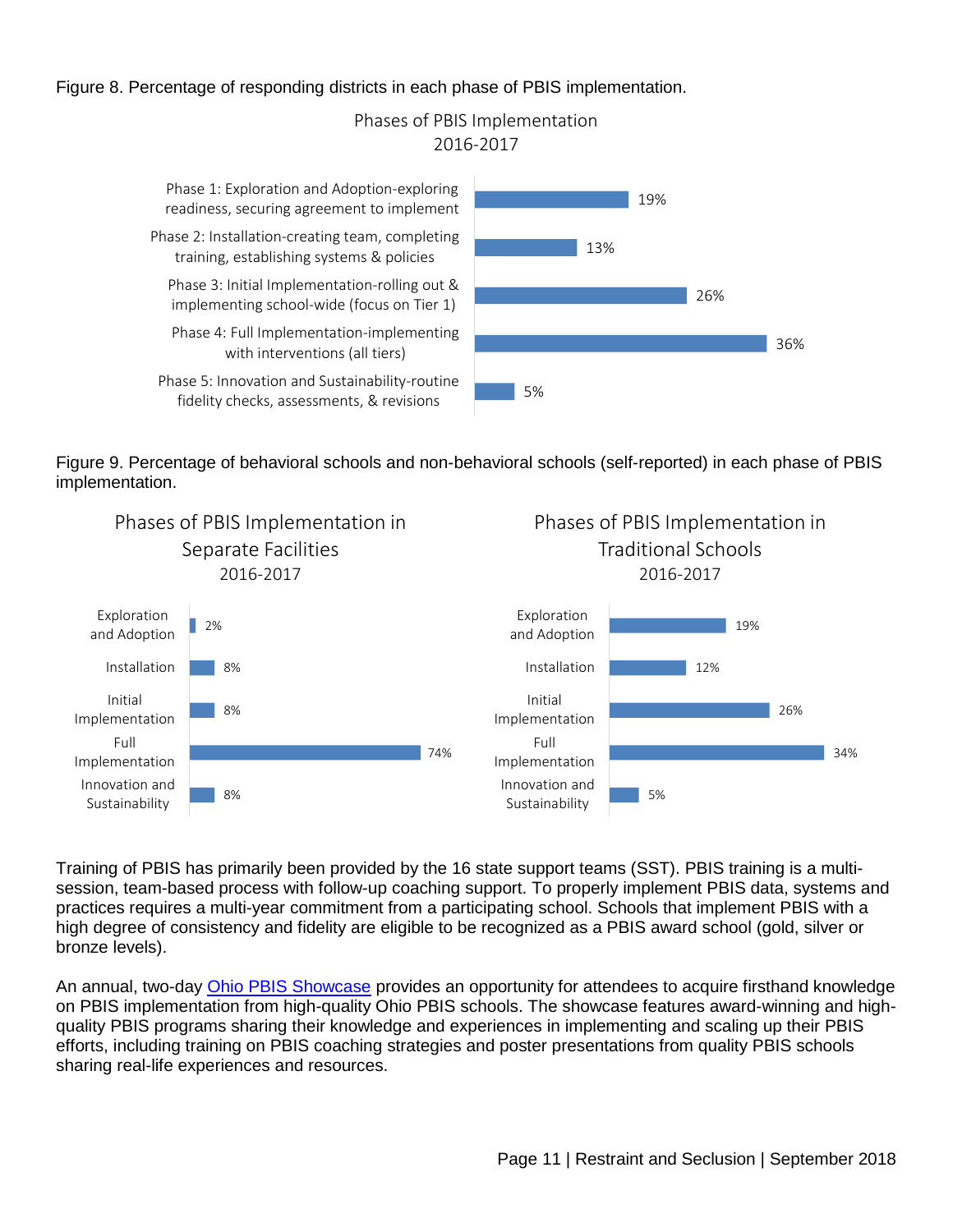#### **Crisis Management and De-escalation**

The Department's policy on Positive Behavior Interventions and Supports and Restraint and Seclusion also requires building staff to be trained in crisis management and de-escalation techniques. Buildings were asked which of the following training components are currently included in their training, as well as to indicate whether additional training components, not included in the list below, are part of their staff's training.

- Proactive measures for preventing the use of physical restraint
- Directions for monitoring signs of distress during and following physical control
- Person-to-person training
- Scheduled annually
- Requires participants to demonstrate proficiency
- Allows for a simulated experience of administering and receiving physical restraint
- Instruction and accommodation for age and body size diversity
- Education on the physiological and psychological impact of physical restraint on the student and family
- Direction for age-appropriate processing, re-establishing rapport and appropriately supporting the student to re-engage in learning
- Guidance for staff on debriefing the event (e.g., escalation of the event, planning for future areas of improvement to foster restraint reduction and student engagement)
- Guidance for staff on properly documenting and communicating about the restraint with appropriate parties (e.g., parents, guardians, social workers)

Figure 10 displays the percentage of responding districts that include each component in their training. On average, 11 student personnel are trained each of the responding buildings (range  $= 0 - 283$ ). In separate facilities, the average is 52 trained student personnel per organization.

Figure 10. Percentage of responding districts that include each crisis management and de-escalation component in their training.

## Crisis Management & De-escalation Training Components 2016-2017



In addition to PBIS, Ohio promotes the following student supports for creating safe and supportive school conditions:

## • **Social-Emotional Learning Standards**

Ohio is committed to maximizing student success by preparing young children in all areas of school readiness, including social and emotional development. In 2012, the State Board of Education adopted [Ohio's Early Learning and Development Standards](http://education.ohio.gov/Topics/Early-Learning/Early-Learning-Content-Standards) in all domains of school readiness to reflect the comprehensive development of children from birth to kindergarten entry. These standards include social and emotional development. In 2014, Ohio expanded these standards up to grade 3. In 2015,

Page 12 | Restraint and Seclusion | September 2018